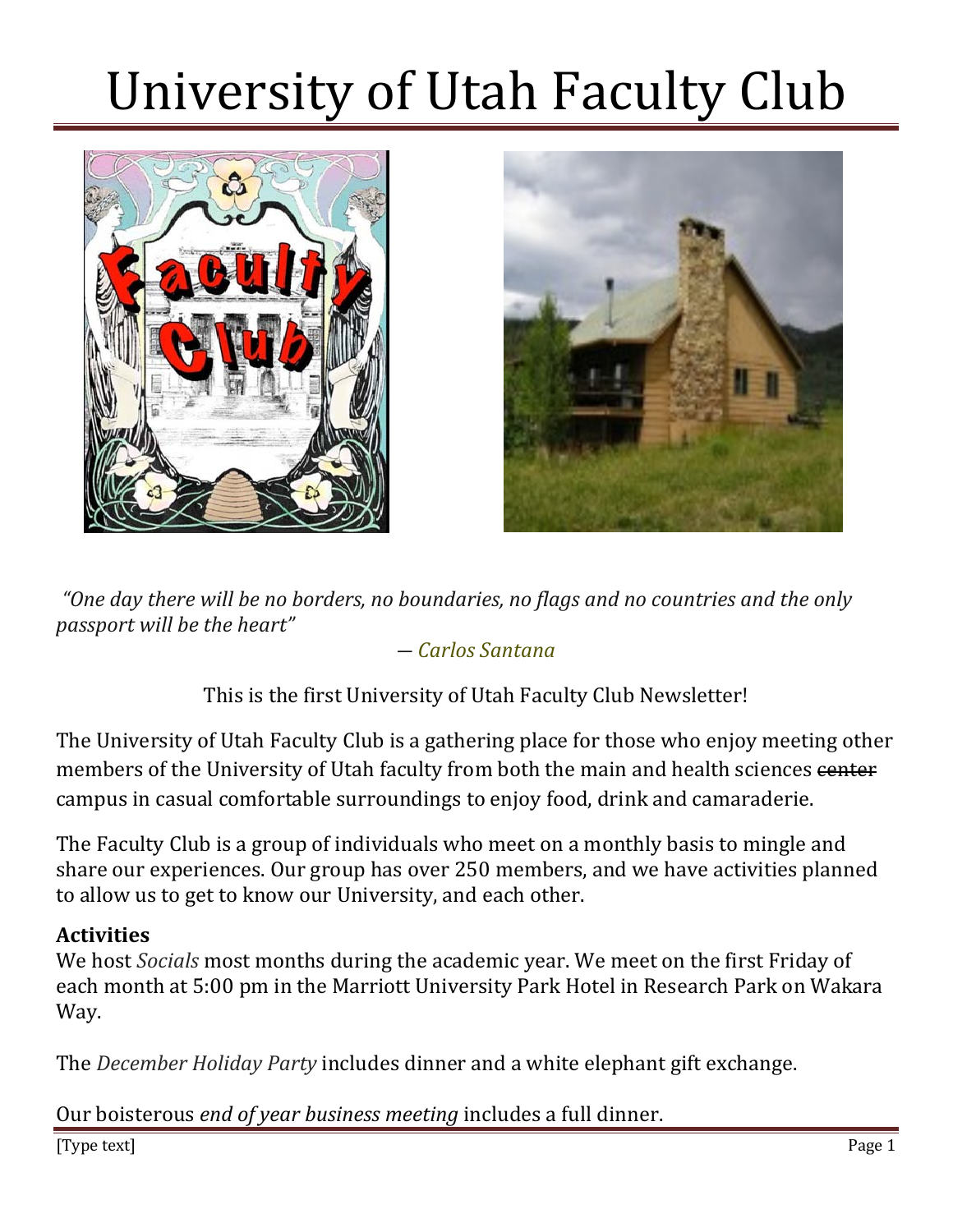One of our longest-standing traditions is planning and hosting the *Children's Holiday Party* for all University-related kids. Balloon animals, singing, dancing, theatrical productions, magic show and crafts – we host it all!

*Other events*: We partner with Utes Basketball, Gymnastics and Volleyball programs, as well as Arts and Theater departments to sponsor activities for faculty club members. Kingsbury Hall and Pioneer Theater have gotten in on the act, as has the Chamber Music Society of SLC! We've planted the seeds for fun with Red Butte Gardens.

The University of Utah Faculty Club affiliated with the Marriott University Park Hotel in 2014. Through this affiliation Faculty Club members can enjoy many amenities of the Hotel at a reduced rate, e.g., all food at a 20% discount, reduced cost hotel stays, and many other amenities.

New Faculty, Experienced Faculty, Emeritus Faculty, join us!

### **Recent Events**

July 2015: 

A special evening with a special discount for Faculty Club members and guests; Shakespeare's Twelfth Night at the Babcock Theater on July  $17<sup>th</sup>$ . The gathering began with snacks, beverages. Tickets for faculty club members were only \$5, a huge discount from the usual \$15 for faculty and seniors!

## **Upcoming Events**:

Cabin Trip-August 2015 (to be announced)

First social of the Academic year:  $-$  September 11<sup>th</sup>.

## **Member benefits:**

Invitation to you and your significant other to all Faculty Club events Yearly Children's Party – show your community involvement Adults' Christmas Party and White Elephant Gift Exchange Discount (20%) on all Marriott Hotel meals Discount on Marriott Hotel stay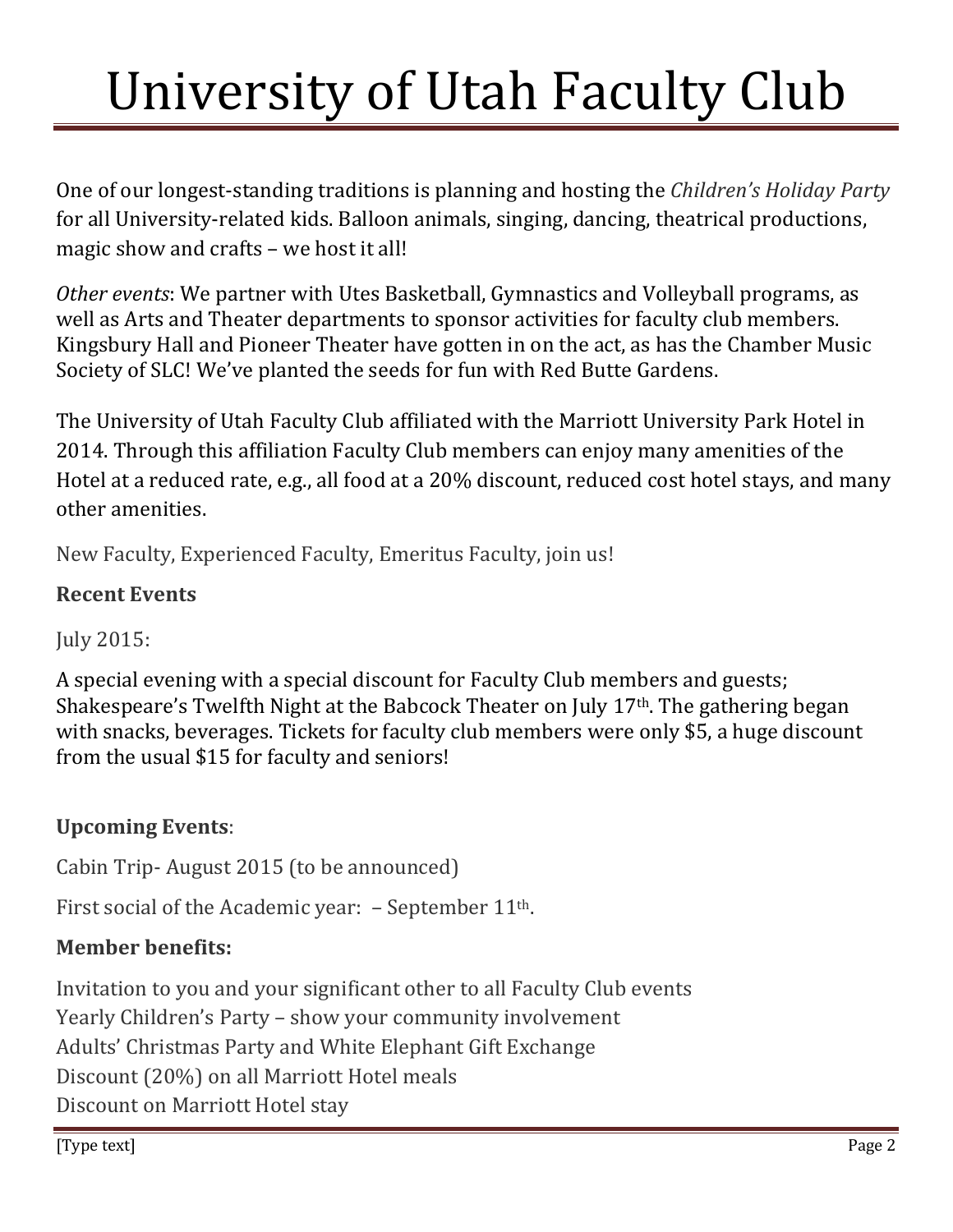Some of the reasons people join a social club!

Social: It is great way to meet great people and have a lot of fun.

Growth: Members in clubs/organizations encourage and support your personal growth. Enrichment: Being part of a faculty-run club or organization is an enriching experience.

You owe it to yourself to at least try it out.

Volunteer: For philanthropic reasons.

Networking: You will have the opportunity to meet and network with other people with similar and diverse interests.

## 2015-2016 Faculty Club Executive Committee

President: Joseph Cunniff, Physical Medicine and Rehabilitation, (Joseph.Cunniff@hsc.utah.edu) Past President and President-elect: Judith Warner, Ophthalmology, (Judith.warner@hsc.utah.edu) Treasurer: Dave Morrison, Marriott Library, (dave.morrison@utah.edu)

Secretary: Gillian Tufts, Nursing, (gillian.tufts@nurs.utah.edu)

## 2015-2016 Faculty Club Board Members

John Burton, Family and Consumer Studies, (*johnburton850@msn.com*) David Pendell, Art/Art History, ( davidann@sisna.com) Arthur Lipman, Pharmacotherapy, (Arthur.Lipman@utah.edu) Ashok Tuteja, Gastroenterology, (ashok.tuteja@hsc.utah.edu) Alison Crum, Ophthalmology, (alison.crum@hsc.utah.edu) Eleanor Divver-Shields, Health Promotion & Education, (edivver@utah.gov) Xan Johnson, Theater, (xan.s.johnson@utah.edu) Patrick Shea, Biology, (  $pas@patrickashea.com$ )

Go to:http://facultyclub.utah.edu/ for further information and application forms for current and emeritus faculty.